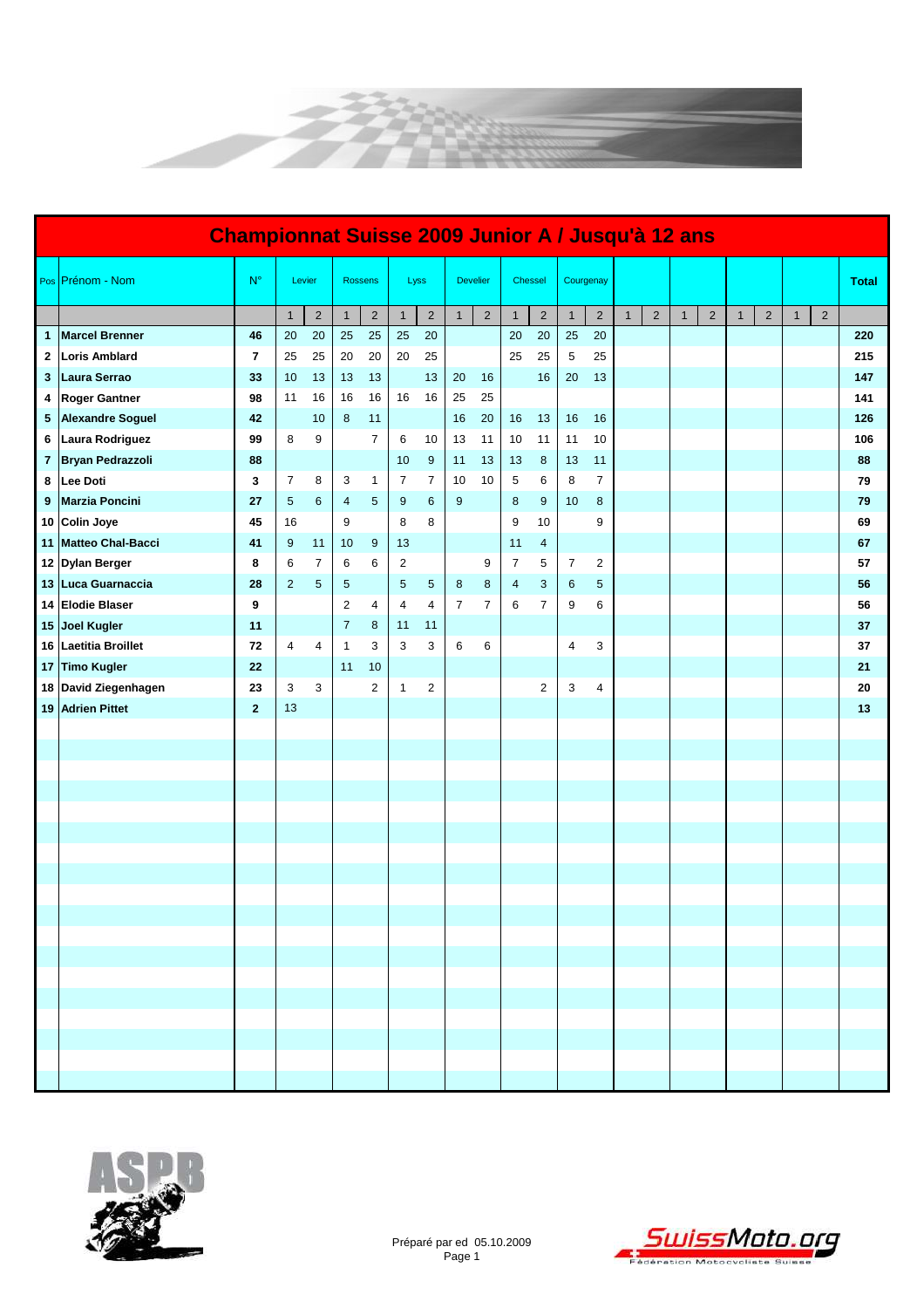

|                 | <b>Championnat Suisse 2009 Junior B / 13-16 ans</b> |              |                |                         |                |                |                |                |                |                 |                |            |                |                |  |                |              |                |              |              |              |                |              |
|-----------------|-----------------------------------------------------|--------------|----------------|-------------------------|----------------|----------------|----------------|----------------|----------------|-----------------|----------------|------------|----------------|----------------|--|----------------|--------------|----------------|--------------|--------------|--------------|----------------|--------------|
|                 | Pos Prénom - Nom                                    | $N^{\circ}$  |                | Levier                  |                | <b>Rossens</b> |                | Lyss           |                | <b>Develier</b> | Chessel        |            | Courgenay      |                |  |                |              |                |              |              |              |                | <b>Total</b> |
|                 |                                                     |              | $\mathbf{1}$   | $\overline{\mathbf{c}}$ | $\mathbf{1}$   | $\overline{a}$ | $\mathbf{1}$   | $\overline{a}$ | $\mathbf{1}$   | $\overline{2}$  | $\mathbf{1}$   | $\sqrt{2}$ | $\overline{1}$ | $\sqrt{2}$     |  | $\overline{2}$ | $\mathbf{1}$ | $\overline{a}$ | $\mathbf{1}$ | $\mathbf{2}$ | $\mathbf{1}$ | $\overline{2}$ |              |
|                 | 1 Maik Strässle                                     | 49           | 25             | 25                      | 25             | 25             | 9              | 25             | 25             | 25              | 11             | 25         | 25             | 25             |  |                |              |                |              |              |              |                | 270          |
| $\mathbf{2}$    | <b>Arno Marchon</b>                                 | 27           | 16             | 11                      | $16\,$         | 20             | 25             | 13             | $\overline{4}$ | 16              | 13             | 20         | 20             | 20             |  |                |              |                |              |              |              |                | 194          |
| 3               | <b>Mauro Poncini</b>                                | 52           | 20             | 20                      | 20             | 11             | 16             | 11             | 16             | 20              | 16             | 10         | 16             | 16             |  |                |              |                |              |              |              |                | 192          |
| 4               | Loïc Deverre                                        | 19           | 13             | 16                      | 6              | 9              | 20             | 9              | 11             | $\overline{7}$  | 10             | 6          | 10             | 8              |  |                |              |                |              |              |              |                | 125          |
| $5\phantom{.0}$ | <b>Quentin Rodriguez</b>                            | 29           | 11             | 13                      | 13             |                | 10             |                | $9\,$          | 10              | 20             | 11         | 13             | 11             |  |                |              |                |              |              |              |                | 121          |
| 6               | <b>Wayne Gruninger</b>                              | 18           | $\sqrt{5}$     | 9                       | $\overline{7}$ | 13             | $\overline{7}$ | 10             | $\overline{7}$ | 9               | 4              | 13         |                | 10             |  |                |              |                |              |              |              |                | 94           |
|                 | 7 Matteo Righitto                                   | 11           | $\bf 8$        | $\overline{7}$          |                |                | 11             | 16             | 20             | 13              | 6              |            |                | 13             |  |                |              |                |              |              |              |                | 94           |
|                 | 8 Laura Joseph-Julien                               | 94           | $\overline{7}$ | 6                       | 8              | $\overline{7}$ | 8              | 20             | $\sqrt{5}$     | 4               | $\overline{7}$ | 5          | 8              | 6              |  |                |              |                |              |              |              |                | 91           |
|                 | 9 Sandy Bruppacher                                  | 75           | 6              | 3                       | 9              | 8              | 6              | $\overline{7}$ | 6              | $\sqrt{5}$      | 9              | 8          | 11             | $\overline{7}$ |  |                |              |                |              |              |              |                | 85           |
|                 | 10 Roman Fischer                                    | 95           | 10             | 8                       | 10             | 16             | 13             | 8              | 10             | 8               |                |            |                |                |  |                |              |                |              |              |              |                | 83           |
|                 | 11 Raffaele Roma                                    |              |                |                         |                |                |                |                | $\mathbf{3}$   |                 | 25             | 16         | 9              | 9              |  |                |              |                |              |              |              |                | 62           |
|                 | 12 Robin Meier                                      | 69           | 9              | 10                      | 11             | 10             |                |                |                |                 |                |            |                |                |  |                |              |                |              |              |              |                | 40           |
|                 | 13 Matteo Luongo                                    | 46           | $\overline{4}$ | $\overline{4}$          |                |                |                |                | $\bf 8$        | 6               | $\bf 8$        | 9          |                |                |  |                |              |                |              |              |              |                | 39           |
|                 | 14 Simone Schmid                                    | $\mathbf{2}$ |                | 5                       |                |                |                |                |                |                 |                |            |                |                |  |                |              |                |              |              |              |                | 5            |
|                 |                                                     |              |                |                         |                |                |                |                |                |                 |                |            |                |                |  |                |              |                |              |              |              |                |              |
|                 |                                                     |              |                |                         |                |                |                |                |                |                 |                |            |                |                |  |                |              |                |              |              |              |                |              |
|                 |                                                     |              |                |                         |                |                |                |                |                |                 |                |            |                |                |  |                |              |                |              |              |              |                |              |
|                 |                                                     |              |                |                         |                |                |                |                |                |                 |                |            |                |                |  |                |              |                |              |              |              |                |              |
|                 |                                                     |              |                |                         |                |                |                |                |                |                 |                |            |                |                |  |                |              |                |              |              |              |                |              |
|                 |                                                     |              |                |                         |                |                |                |                |                |                 |                |            |                |                |  |                |              |                |              |              |              |                |              |
|                 |                                                     |              |                |                         |                |                |                |                |                |                 |                |            |                |                |  |                |              |                |              |              |              |                |              |
|                 |                                                     |              |                |                         |                |                |                |                |                |                 |                |            |                |                |  |                |              |                |              |              |              |                |              |
|                 |                                                     |              |                |                         |                |                |                |                |                |                 |                |            |                |                |  |                |              |                |              |              |              |                |              |
|                 |                                                     |              |                |                         |                |                |                |                |                |                 |                |            |                |                |  |                |              |                |              |              |              |                |              |
|                 |                                                     |              |                |                         |                |                |                |                |                |                 |                |            |                |                |  |                |              |                |              |              |              |                |              |
|                 |                                                     |              |                |                         |                |                |                |                |                |                 |                |            |                |                |  |                |              |                |              |              |              |                |              |
|                 |                                                     |              |                |                         |                |                |                |                |                |                 |                |            |                |                |  |                |              |                |              |              |              |                |              |
|                 |                                                     |              |                |                         |                |                |                |                |                |                 |                |            |                |                |  |                |              |                |              |              |              |                |              |
|                 |                                                     |              |                |                         |                |                |                |                |                |                 |                |            |                |                |  |                |              |                |              |              |              |                |              |
|                 |                                                     |              |                |                         |                |                |                |                |                |                 |                |            |                |                |  |                |              |                |              |              |              |                |              |
|                 |                                                     |              |                |                         |                |                |                |                |                |                 |                |            |                |                |  |                |              |                |              |              |              |                |              |
|                 |                                                     |              |                |                         |                |                |                |                |                |                 |                |            |                |                |  |                |              |                |              |              |              |                |              |
|                 |                                                     |              |                |                         |                |                |                |                |                |                 |                |            |                |                |  |                |              |                |              |              |              |                |              |
|                 |                                                     |              |                |                         |                |                |                |                |                |                 |                |            |                |                |  |                |              |                |              |              |              |                |              |
|                 |                                                     |              |                |                         |                |                |                |                |                |                 |                |            |                |                |  |                |              |                |              |              |              |                |              |
|                 |                                                     |              |                |                         |                |                |                |                |                |                 |                |            |                |                |  |                |              |                |              |              |              |                |              |

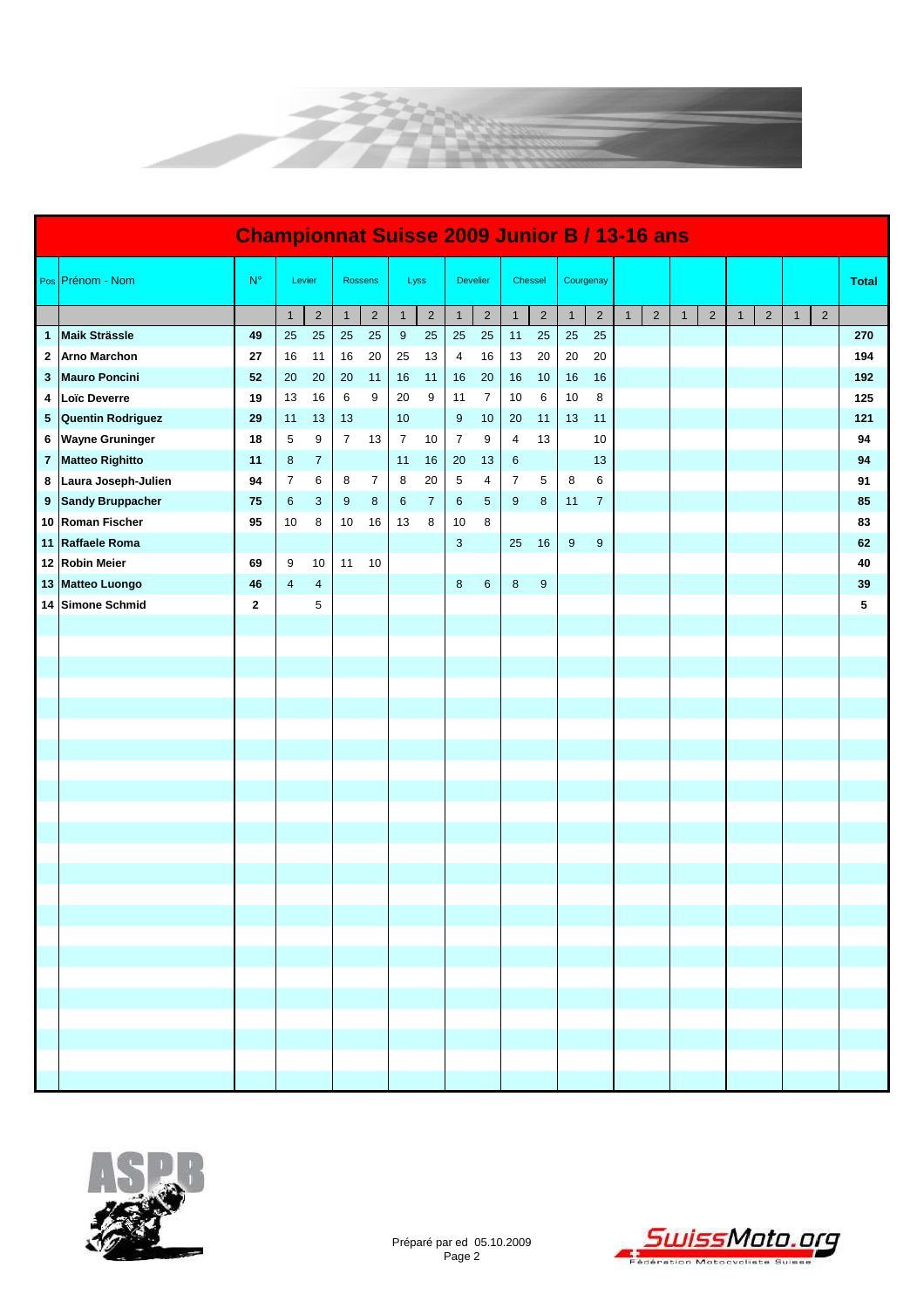

|    | <b>Championnat Suisse 2009 - Senior A / 16-20 ans</b> |                |                |                         |              |                |                |                |                |                 |                |                |                |                |              |                |              |                |              |                |              |                |                |
|----|-------------------------------------------------------|----------------|----------------|-------------------------|--------------|----------------|----------------|----------------|----------------|-----------------|----------------|----------------|----------------|----------------|--------------|----------------|--------------|----------------|--------------|----------------|--------------|----------------|----------------|
|    | Pos Prénom - Nom                                      | $N^{\circ}$    |                | Levier                  |              | <b>Rossens</b> |                | Lyss           |                | <b>Develier</b> |                | Chessel        | Courgenay      |                |              |                |              |                |              |                |              |                | <b>Total</b>   |
|    |                                                       |                | $\mathbf{1}$   | $\overline{\mathbf{c}}$ | $\mathbf{1}$ | $\sqrt{2}$     | $\mathbf{1}$   | $\sqrt{2}$     | $\mathbf{1}$   | $\overline{2}$  | $\mathbf{1}$   | $\sqrt{2}$     | $\mathbf{1}$   | $\sqrt{2}$     | $\mathbf{1}$ | $\overline{2}$ | $\mathbf{1}$ | $\overline{2}$ | $\mathbf{1}$ | $\overline{2}$ | $\mathbf{1}$ | $\overline{2}$ |                |
| 1  | <b>Thomas Toffel</b>                                  | 34             | 25             | 20                      | 25           | 25             | 25             | 25             | 20             | 25              | 20             | 25             | 20             | 20             |              |                |              |                |              |                |              |                | 275            |
| 2  | <b>Paul Feutz</b>                                     | 18             | 20             | 25                      | 13           | 16             | $\overline{2}$ | 20             | 16             | 16              | 8              | 20             | 13             | 16             |              |                |              |                |              |                |              |                | 185            |
| 3  | <b>Maxime Christe</b>                                 | 6              | 13             | 11                      | 16           | 20             | 13             | 11             | 25             | 20              |                |                | 25             | 25             |              |                |              |                |              |                |              |                | 179            |
| 4  | <b>David Liechti</b>                                  | 91             | 9              | 13                      | 20           | 6              | 16             | 13             | 6              | 6               | 13             |                | 16             | 10             |              |                |              |                |              |                |              |                | 128            |
| 5  | <b>David Mermoud</b>                                  | $\overline{7}$ | 6              | $\bf 8$                 | $\bf 8$      | 8              | $\overline{7}$ | $\sqrt{5}$     | 13             | 13              | 25             | 9              | 9              | 13             |              |                |              |                |              |                |              |                | 124            |
| 6  | <b>Bastien Diot</b>                                   | 4              | 8              | 10                      | 10           | 11             | 10             | 9              | 10             | 9               | 6              | 13             | 10             | 11             |              |                |              |                |              |                |              |                | 117            |
| 7  | <b>Maxime Feutz</b>                                   | 58             | 16             | 16                      |              |                | 20             | 16             | 11             | 11              | 10             |                |                |                |              |                |              |                |              |                |              |                | 100            |
| 8  | <b>Valentin Bosch</b>                                 | 44             | 11             | 6                       | 9            | 13             | 9              | 10             |                |                 | 5              | 11             | 11             | 9              |              |                |              |                |              |                |              |                | 94             |
| 9  | Marvin Joseph-Julien                                  | 9              | 10             | $\overline{7}$          |              | 9              | 8              | $\overline{4}$ | 9              | 10              | 11             | 16             |                |                |              |                |              |                |              |                |              |                | 84             |
|    | 10 Stefano Rizzo                                      | 93             | 5              | 5                       | 7            | $\overline{7}$ | 4              | $\overline{7}$ |                | 8               | 9              | 10             | $\overline{7}$ | $\overline{7}$ |              |                |              |                |              |                |              |                | 76             |
|    | 11 Antoine Wüthrich                                   | 76             | $\overline{4}$ | $\overline{2}$          |              | 10             | 11             | 6              | 8              |                 | 16             |                |                |                |              |                |              |                |              |                |              |                | 57             |
|    | 12 Fabienne Grau                                      | 10             | $\overline{c}$ |                         |              |                | 6              |                | $\overline{7}$ | $\overline{7}$  | 4              | 8              | 8              | 6              |              |                |              |                |              |                |              |                | 48             |
|    | 13 Marco Messmer                                      | 3              | $\overline{7}$ | 9                       | 11           |                | $\sqrt{5}$     | 8              |                |                 |                |                |                |                |              |                |              |                |              |                |              |                | 40             |
| 14 | <b>David Rouiller</b>                                 | 8              | $\mathbf{1}$   | 3                       | 6            |                | 3              | 3              |                |                 | $\overline{7}$ | $\overline{7}$ |                |                |              |                |              |                |              |                |              |                | 30             |
|    | 15 Patrick Christ                                     | 99             | 3              | 4                       |              |                |                |                |                |                 |                |                |                |                |              |                |              |                |              |                |              |                | $\overline{7}$ |
|    | 16 Kenny Droguet                                      | 42             |                |                         |              |                |                |                |                |                 |                |                |                |                |              |                |              |                |              |                |              |                |                |
|    |                                                       |                |                |                         |              |                |                |                |                |                 |                |                |                |                |              |                |              |                |              |                |              |                |                |
|    |                                                       |                |                |                         |              |                |                |                |                |                 |                |                |                |                |              |                |              |                |              |                |              |                |                |
|    |                                                       |                |                |                         |              |                |                |                |                |                 |                |                |                |                |              |                |              |                |              |                |              |                |                |
|    |                                                       |                |                |                         |              |                |                |                |                |                 |                |                |                |                |              |                |              |                |              |                |              |                |                |
|    |                                                       |                |                |                         |              |                |                |                |                |                 |                |                |                |                |              |                |              |                |              |                |              |                |                |
|    |                                                       |                |                |                         |              |                |                |                |                |                 |                |                |                |                |              |                |              |                |              |                |              |                |                |
|    |                                                       |                |                |                         |              |                |                |                |                |                 |                |                |                |                |              |                |              |                |              |                |              |                |                |
|    |                                                       |                |                |                         |              |                |                |                |                |                 |                |                |                |                |              |                |              |                |              |                |              |                |                |
|    |                                                       |                |                |                         |              |                |                |                |                |                 |                |                |                |                |              |                |              |                |              |                |              |                |                |
|    |                                                       |                |                |                         |              |                |                |                |                |                 |                |                |                |                |              |                |              |                |              |                |              |                |                |
|    |                                                       |                |                |                         |              |                |                |                |                |                 |                |                |                |                |              |                |              |                |              |                |              |                |                |
|    |                                                       |                |                |                         |              |                |                |                |                |                 |                |                |                |                |              |                |              |                |              |                |              |                |                |
|    |                                                       |                |                |                         |              |                |                |                |                |                 |                |                |                |                |              |                |              |                |              |                |              |                |                |
|    |                                                       |                |                |                         |              |                |                |                |                |                 |                |                |                |                |              |                |              |                |              |                |              |                |                |
|    |                                                       |                |                |                         |              |                |                |                |                |                 |                |                |                |                |              |                |              |                |              |                |              |                |                |
|    |                                                       |                |                |                         |              |                |                |                |                |                 |                |                |                |                |              |                |              |                |              |                |              |                |                |
|    |                                                       |                |                |                         |              |                |                |                |                |                 |                |                |                |                |              |                |              |                |              |                |              |                |                |
|    |                                                       |                |                |                         |              |                |                |                |                |                 |                |                |                |                |              |                |              |                |              |                |              |                |                |
|    |                                                       |                |                |                         |              |                |                |                |                |                 |                |                |                |                |              |                |              |                |              |                |              |                |                |
|    |                                                       |                |                |                         |              |                |                |                |                |                 |                |                |                |                |              |                |              |                |              |                |              |                |                |
|    |                                                       |                |                |                         |              |                |                |                |                |                 |                |                |                |                |              |                |              |                |              |                |              |                |                |



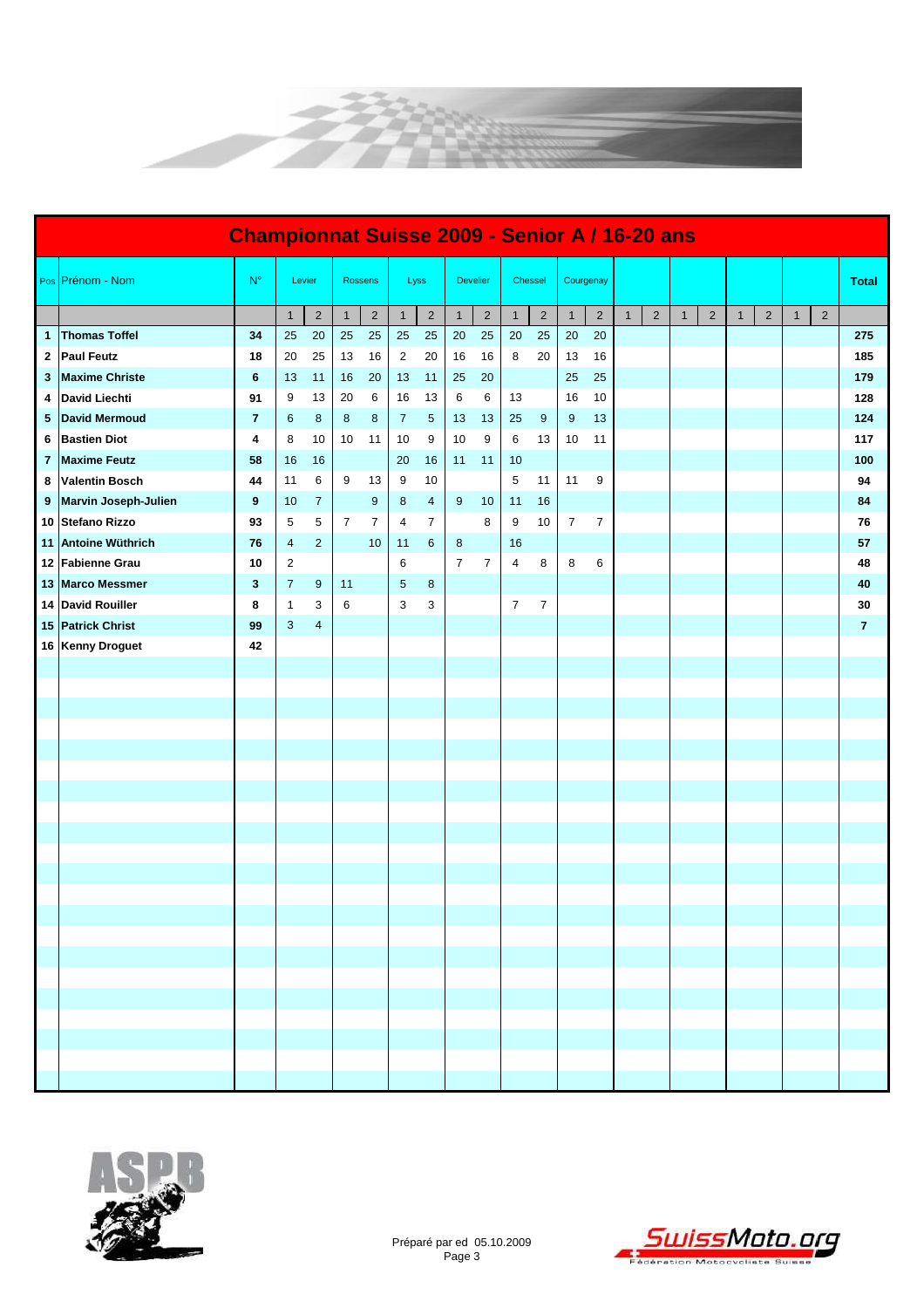

|                | <b>Championnat Suisse 2009 - Senior B / 21-29 ans</b> |              |              |                |                |                |                |                |                |                 |              |                |                |                |              |                |              |                |              |                |              |                |                |
|----------------|-------------------------------------------------------|--------------|--------------|----------------|----------------|----------------|----------------|----------------|----------------|-----------------|--------------|----------------|----------------|----------------|--------------|----------------|--------------|----------------|--------------|----------------|--------------|----------------|----------------|
|                | Pos Prénom - Nom                                      | $N^{\circ}$  |              | Levier         |                | <b>Rossens</b> |                | Lyss           |                | <b>Develier</b> |              | Chessel        | Courgenay      |                |              |                |              |                |              |                |              |                | <b>Total</b>   |
|                |                                                       |              | $\mathbf{1}$ | $\overline{2}$ | $\mathbf{1}$   | $\overline{2}$ | $\mathbf{1}$   | $\sqrt{2}$     | $\mathbf{1}$   | $\overline{c}$  | $\mathbf{1}$ | $\overline{2}$ | $\overline{1}$ | $\overline{2}$ | $\mathbf{1}$ | $\overline{2}$ | $\mathbf{1}$ | $\overline{2}$ | $\mathbf{1}$ | $\overline{2}$ | $\mathbf{1}$ | $\overline{2}$ |                |
| $\mathbf{1}$   | Alexandre Masnada                                     | $\mathbf{3}$ | 20           | 16             | 16             | 16             | 16             | 25             | 20             | 25              | 25           | 25             | 25             | 25             |              |                |              |                |              |                |              |                | 254            |
| $\mathbf{2}$   | <b>Michel Combe</b>                                   | 82           | 25           | 25             | 20             | 20             | 20             | 13             | 25             | 20              | 20           | 13             |                | 16             |              |                |              |                |              |                |              |                | 217            |
| 3              | <b>Marc Gobet</b>                                     | 27           | 16           | 20             |                | 10             | 11             | 16             | 16             |                 | 13           | 20             | 20             | 20             |              |                |              |                |              |                |              |                | 162            |
| 4              | Jean-Baptiste Guignard                                | 17           | 13           | 13             | 13             | 13             | 10             | 20             | 13             | 16              | 11           | 8              | 16             | 13             |              |                |              |                |              |                |              |                | 159            |
| 5 <sub>5</sub> | Sascha Grau                                           | 13           | 9            | $9\,$          | 11             | 11             | $\bf 8$        |                | 10             |                 | 16           | 16             | 10             | 11             |              |                |              |                |              |                |              |                | 111            |
| 6              | Kevin Joseph-Julien                                   | 19           | 10           | 11             | 10             | 9              |                |                | 11             | 13              | 10           | 10             | 13             | 10             |              |                |              |                |              |                |              |                | 107            |
| 7 <sup>7</sup> | <b>Lionel Roure</b>                                   | 113          | 8            | 8              | $\overline{7}$ | $\overline{7}$ | 6              | $\overline{9}$ | 8              | 10              | 9            | 9              | 8              | $\bf 8$        |              |                |              |                |              |                |              |                | 97             |
|                | 8 Gaël Durgniat                                       | 12           | 11           | 10             | 8              | 6              | 9              |                | $\overline{7}$ | 11              |              | 11             | 11             | 9              |              |                |              |                |              |                |              |                | 93             |
| 9              | <b>Sven Rohner</b>                                    | 54           |              |                | 25             | 25             | 25             |                |                |                 |              |                |                |                |              |                |              |                |              |                |              |                | 75             |
| 10             | Jean-Michel Krauss                                    | 25           |              |                |                |                |                |                | 9              | 9               | 8            |                | 9              | $\overline{7}$ |              |                |              |                |              |                |              |                | 42             |
|                | 11 Guillaume Leballeur                                | 42           |              |                | $9\,$          | 8              | 13             | 10             |                |                 |              |                |                |                |              |                |              |                |              |                |              |                | 40             |
|                | 12 Rico Senn                                          | 46           | $7^{\circ}$  | $\overline{7}$ | 6              |                |                | 11             |                |                 |              |                |                |                |              |                |              |                |              |                |              |                | 31             |
|                | 13 Fabio Micheroli                                    | 87           |              |                |                |                | $\overline{7}$ |                |                |                 |              |                |                |                |              |                |              |                |              |                |              |                | $\overline{7}$ |
|                |                                                       |              |              |                |                |                |                |                |                |                 |              |                |                |                |              |                |              |                |              |                |              |                |                |
|                |                                                       |              |              |                |                |                |                |                |                |                 |              |                |                |                |              |                |              |                |              |                |              |                |                |
|                |                                                       |              |              |                |                |                |                |                |                |                 |              |                |                |                |              |                |              |                |              |                |              |                |                |
|                |                                                       |              |              |                |                |                |                |                |                |                 |              |                |                |                |              |                |              |                |              |                |              |                |                |
|                |                                                       |              |              |                |                |                |                |                |                |                 |              |                |                |                |              |                |              |                |              |                |              |                |                |
|                |                                                       |              |              |                |                |                |                |                |                |                 |              |                |                |                |              |                |              |                |              |                |              |                |                |
|                |                                                       |              |              |                |                |                |                |                |                |                 |              |                |                |                |              |                |              |                |              |                |              |                |                |
|                |                                                       |              |              |                |                |                |                |                |                |                 |              |                |                |                |              |                |              |                |              |                |              |                |                |
|                |                                                       |              |              |                |                |                |                |                |                |                 |              |                |                |                |              |                |              |                |              |                |              |                |                |
|                |                                                       |              |              |                |                |                |                |                |                |                 |              |                |                |                |              |                |              |                |              |                |              |                |                |
|                |                                                       |              |              |                |                |                |                |                |                |                 |              |                |                |                |              |                |              |                |              |                |              |                |                |
|                |                                                       |              |              |                |                |                |                |                |                |                 |              |                |                |                |              |                |              |                |              |                |              |                |                |
|                |                                                       |              |              |                |                |                |                |                |                |                 |              |                |                |                |              |                |              |                |              |                |              |                |                |
|                |                                                       |              |              |                |                |                |                |                |                |                 |              |                |                |                |              |                |              |                |              |                |              |                |                |
|                |                                                       |              |              |                |                |                |                |                |                |                 |              |                |                |                |              |                |              |                |              |                |              |                |                |
|                |                                                       |              |              |                |                |                |                |                |                |                 |              |                |                |                |              |                |              |                |              |                |              |                |                |
|                |                                                       |              |              |                |                |                |                |                |                |                 |              |                |                |                |              |                |              |                |              |                |              |                |                |
|                |                                                       |              |              |                |                |                |                |                |                |                 |              |                |                |                |              |                |              |                |              |                |              |                |                |
|                |                                                       |              |              |                |                |                |                |                |                |                 |              |                |                |                |              |                |              |                |              |                |              |                |                |
|                |                                                       |              |              |                |                |                |                |                |                |                 |              |                |                |                |              |                |              |                |              |                |              |                |                |
|                |                                                       |              |              |                |                |                |                |                |                |                 |              |                |                |                |              |                |              |                |              |                |              |                |                |
|                |                                                       |              |              |                |                |                |                |                |                |                 |              |                |                |                |              |                |              |                |              |                |              |                |                |
|                |                                                       |              |              |                |                |                |                |                |                |                 |              |                |                |                |              |                |              |                |              |                |              |                |                |